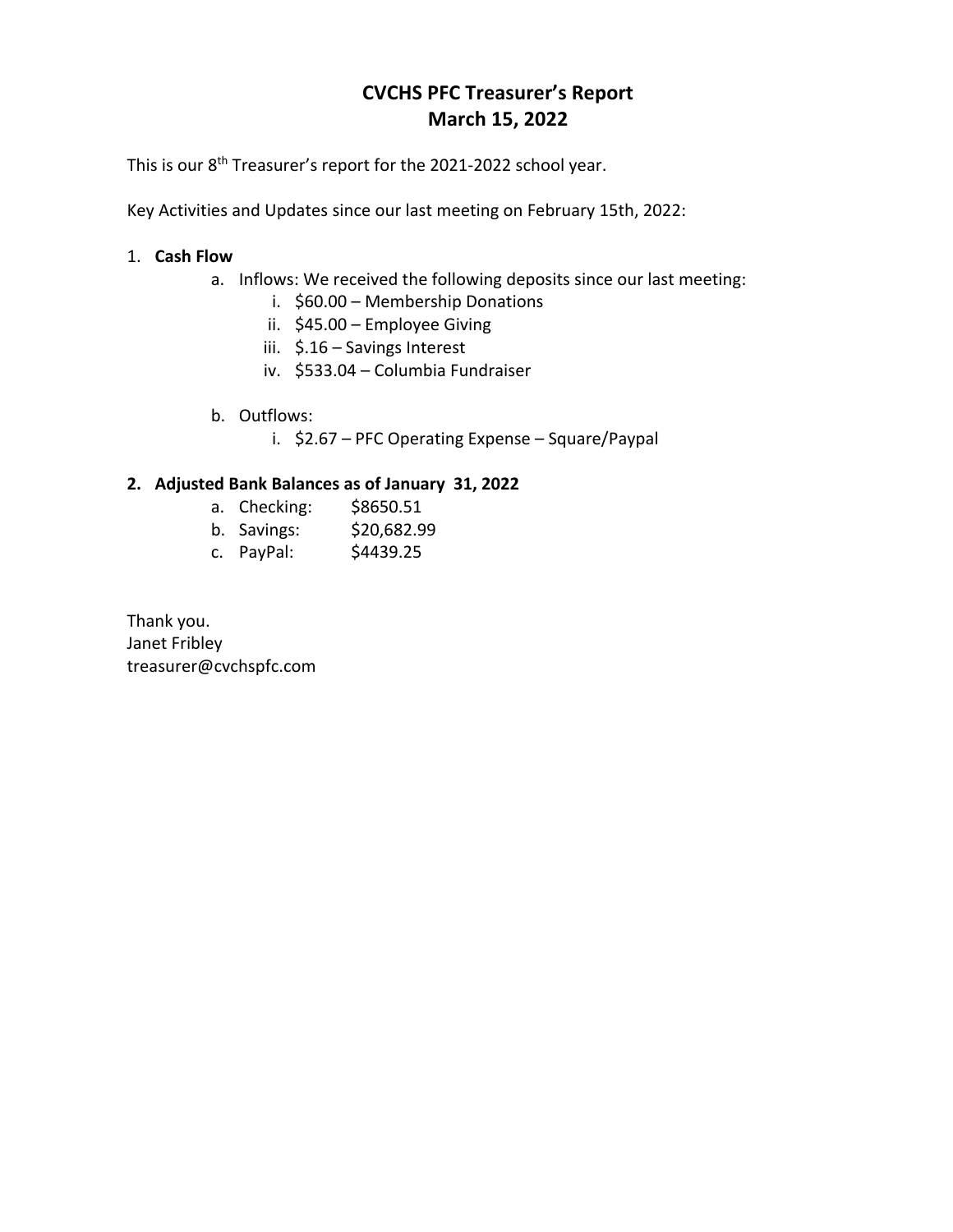| <b>OVERALL TOTAL</b>                                     | 351.15       | 225.20        | 381.50                     | $-350.59$    | 227.75         | 80.01        | 635.53       | 1,550.55         |
|----------------------------------------------------------|--------------|---------------|----------------------------|--------------|----------------|--------------|--------------|------------------|
| <b>TOTAL EXPENSES</b>                                    | 264.40       | 107.63        | 138.01                     | 582.67       | 1.48           | 2.67         | 2.67         | 1,099.53         |
| 7270 - Senior Activities                                 | 0.00         | 100.00        | 0.00                       | 0.00         | 0.00           | 0.00         | 0.00         | 100.00           |
| 6120 - Staff Support                                     | 252.45       | 0.00          | 0.00                       | 0.00         | 0.00           | 0.00         | 0.00         | 252.45           |
| 5420 - Bingo Refund                                      | 0.00         | 0.00          | 144.45                     | 0.00         | 0.00           | 0.00         | 0.00         | 144.45           |
| 5060 - PFC Tax Prep and Fees                             | 0.00         | 0.00          | $-10.00$                   | 0.00         | 0.00           | 0.00         | 0.00         | $-10.00$         |
| 5020 - PFC Insurance                                     | 0.00         | 0.00          | 0.00                       | 580.00       | 0.00           | 0.00         | 0.00         | 580.00           |
| <b>EXPENSES</b><br>5010 - PFC Operating Expense          | 11.95        | 7.63          | 3.56                       | 2.67         | 1.48           | 2.67         | 2.67         | 32.63            |
|                                                          |              |               |                            |              |                |              |              |                  |
| <b>TOTAL INCOME</b>                                      | 615.55       | 332.83        | 519.51                     | 232.08       | 229.23         | 82.68        | 638.20       | 2,650.08         |
| 4430 - Columbia                                          | 0.00         | 0.00          | 0.00                       | 0.00         | 0.00           | 0.00         | 533.04       | 533.04           |
| 4420 - Bingo Fundraising                                 | 0.00<br>0.00 | 0.00<br>57.66 | 352.54<br>86.79            | 0.00<br>0.00 | 204.05<br>0.00 | 0.00<br>0.00 | 0.00<br>0.00 | 556.59<br>144.45 |
| 4312 - Savings Interest Earned<br>4410 - Dine and Donate | 0.18         | 0.17          | 0.18                       | 0.17         | 0.18           | 0.18         | 0.16         | 1.22             |
| 4230 - Amazon Smile Donations                            | 140.37       | 0.00          | 0.00                       | 126.91       | 0.00           | 0.00         | 0.00         | 267.28           |
| 4020 - Employee Giving                                   | 15.00        | 15.00         | 0.00                       | 45.00        | 0.00           | 22.50        | 45.00        | 142.50           |
| 4010 - Membership Donations                              | 460.00       | 260.00        | 80.00                      | 60.00        | 25.00          | 60.00        | 60.00        | 1,005.00         |
| <b>INCOME</b>                                            |              |               |                            |              |                |              |              |                  |
| Category                                                 | 8/31/2021    | 9/30/2021     | 10/31/2021                 | 11/30/2021   | 12/31/2021     | 1/31/2022    | 2/28/2022    | <b>TOTAL</b>     |
|                                                          | $8/1/2021$ - | $9/1/2021$ -  | 10/1/2021-                 | 11/1/2021-   | 12/1/2021-     | $1/1/2022$ - | $2/1/2022$ - | OVERALL          |
| 3/6/2022                                                 |              |               | 8/1/2021 through 2/28/2022 |              |                |              |              | Page 1           |

#### CVCHS PFC Cash Flow 8/1/2021 through 2/28/2022